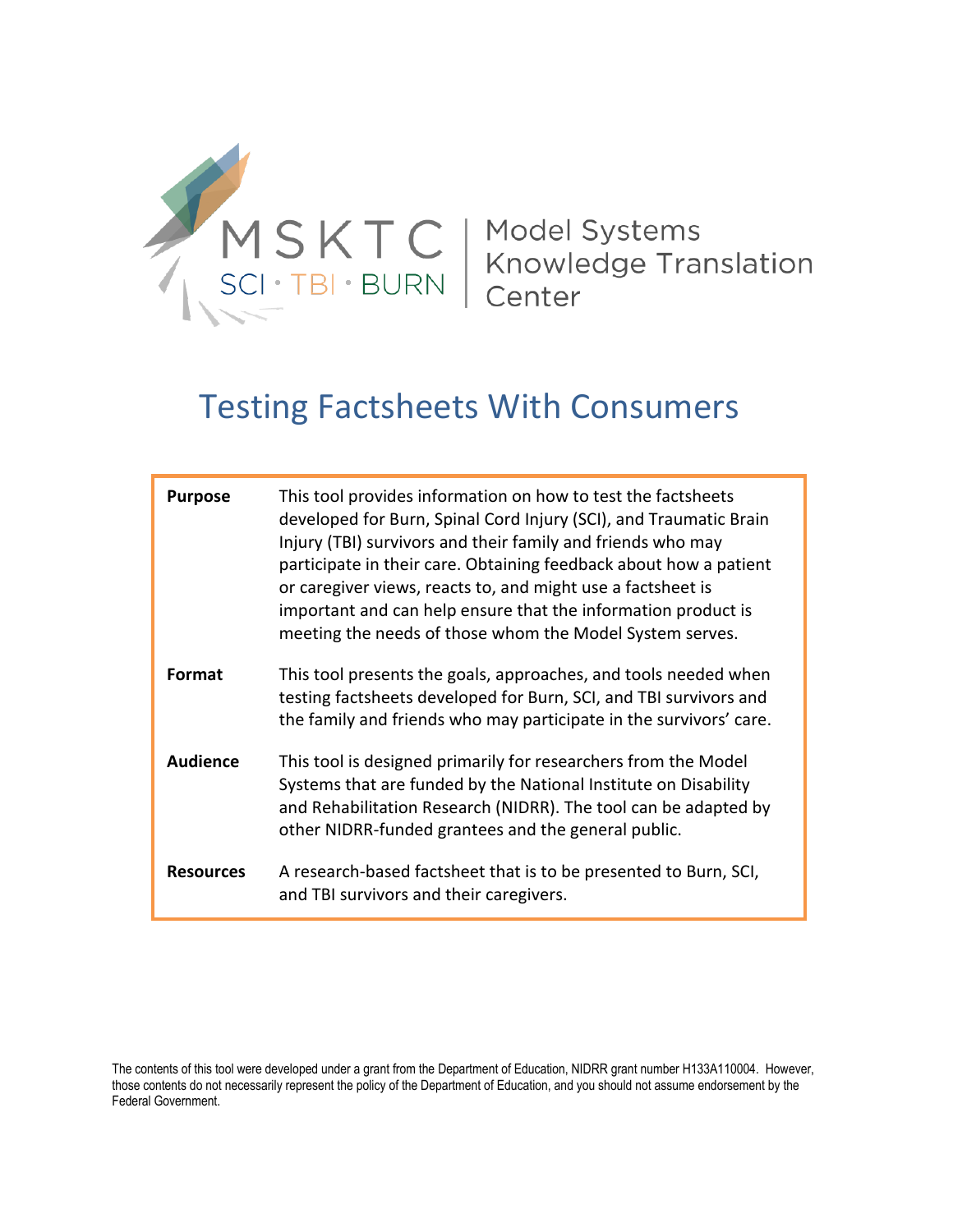

#### **Testing Factsheets: Do They Help Make Patient Decisions Easier?**

Factsheets created for Burn, SCI, and TBI survivors and their caregivers are developed with specific goals in mind. Testing these information products with patients and family members ensures that the goals of each factsheet are being accomplished.

The goals of all factsheets are similar, although they may be accomplished differently for each unique topic. Factsheets created for Burn, SCI, and TBI survivors and their caregivers should

- 1. Be easy to read by individuals with intermediate literacy skills (6th-grade reading level and beyond)
- 2. Be easy for the reader to comprehend all the information in the factsheet
- 3. Answer questions and provide insights that readers find relevant and useful to their own individual situations
- 4. Enable conversation with clinicians and decisionmaking

Throughout the development process, evidence-based approaches to content selection, organization, word choice, phrasing, and visual support are applied to the factsheets. Yet the only way to confirm that these strategies have been applied correctly is to test the product, by having survivors and their caregivers provide their reactions and feedback.

Years of experience testing informational products has taught us important lessons about how best to solicit reactions and feedback that is most useful to improving the quality of the product.

This handout provides an example protocol that can be used for testing these materials with Burn, SCI, and TBI survivors and their families.

#### **Overview of the Testing Protocol**

The overarching goal of testing is to collect useful feedback that can increase the comprehension and usefulness of the factsheet's content, phrasing, and graphic presentation. Testing should not simply confirm the interest in the topic, but should assess that the majority of readers can understand and find use in the material.

To do so, the following protocol is recommended:

- 1. **ESTABLISH FOCUS:** The objective of this stage of the product test interview is to establish a clear focus for the participant in providing feedback. A key pitfall for many product tests is that participants are unclear about their role in testing the product, which can lead to a variety of limited or biased responses. It is important to emphasize that they understand that they are providing feedback about the product, not being tested on their own knowledge or ability to understand. It's okay for them to tell you that they don't understand the material.
- 2. **OBSERVE READING:** Participants should verbalize their thoughts and reactions to you as they read ("Think aloud."). Observers are looking for indications of difficulty in reading, unconscious positive and negative reactions to sections, and general patterns in consuming the material.
- 3. **ASSESS UNDERSTANDING.** The best approach to confirming comprehension is to ask the participant to PARAPHRASE what they've read. Often, simply asking a participant, "Did you understand everything you read?" will NOT yield appropriate feedback. Many participants will answer "Yes," whether they understood the material or not, and may feel embarrassed to say that they didn't understand something.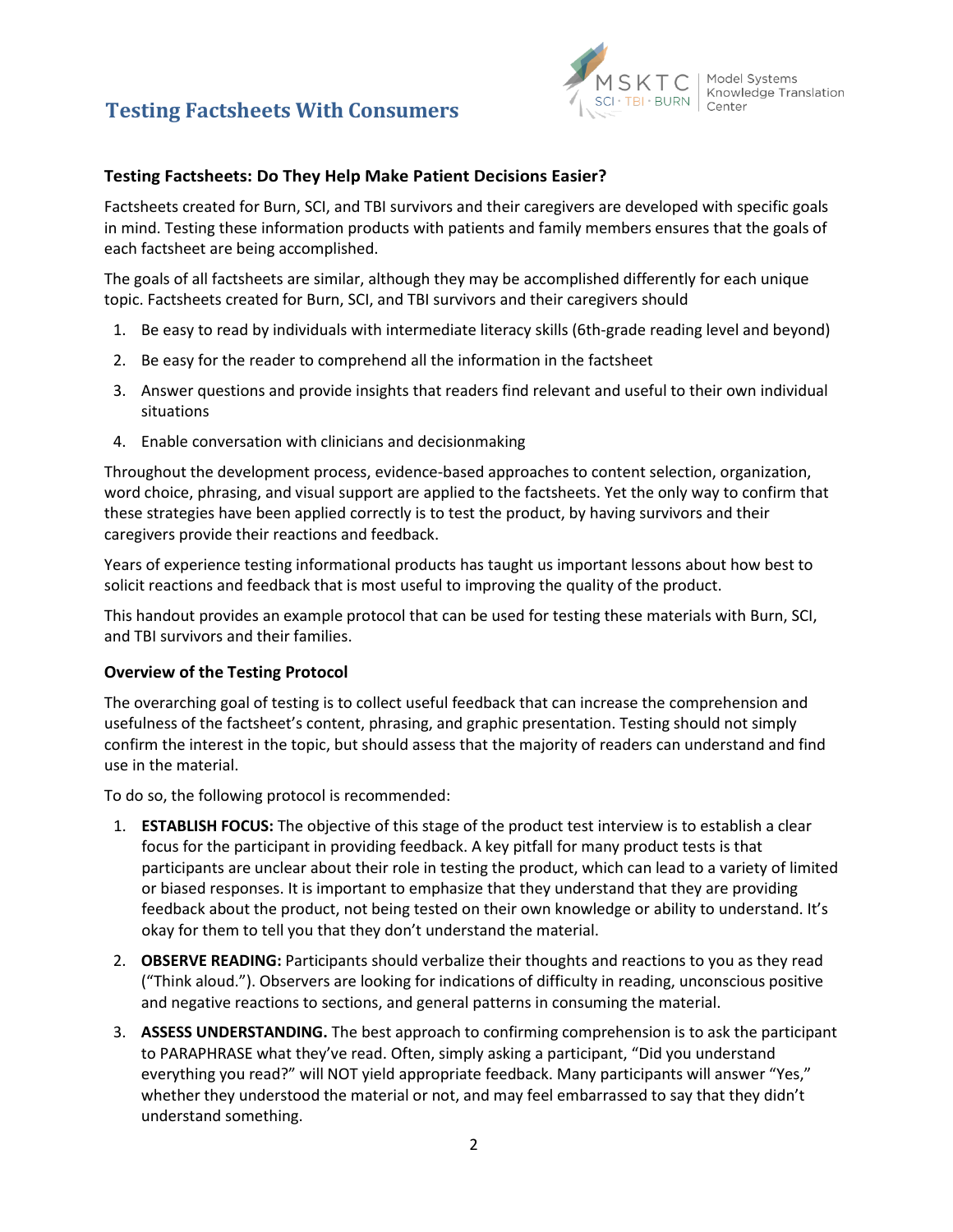

- 4. **CONFIRM USEFULNESS.** After reading the materials, participants should express their intentions about how they will use the information to make health care decisions.
- 5. **GENERAL OPINIONS**. Participants should share their general opinions about the material and offer any suggestions for improvement or dissemination.

Each of the five tasks of product testing are critical to obtaining accurate feedback that can best revise and improve products for the majority of readers. The following guide provides instructions for each phase of a 1-HOUR product test, including a script for the interviewer to use throughout the product test. While following the script verbatim is not recommended, we suggest that you use the phrasing and order as much as possible.

#### **PRODUCT TEST Protocol and Interview Guide**

| TOTAL TIME FOR TESTING: 60 Minutes |                                          |
|------------------------------------|------------------------------------------|
| <b>MATERIALS ON HAND:</b>          | <b>Color Printout of Draft Factsheet</b> |
|                                    |                                          |

| <b>Part 1: Establish Focus</b> | 5 minutes | $00:00 - 05:00$ |
|--------------------------------|-----------|-----------------|
|                                |           |                 |

Once the participant has been greeted and seated for the test:

- a. **Purpose and Role:** "The Model Systems Knowledge Transfer Center has created a factsheet on [SUBJECT] to help patients and those who help to care for them better understand their choices. We ask people to review the sheets so that we can see whether they are easy to understand and are useful. To do this, we will ask you a set of questions about what you're reading. All we need from you are your honest thoughts and reactions as you read the sheet. We will use your reactions and the reactions of others to see what changes are needed to make the factsheet more useful for others."
- b. **Clarify and Reassure Protection:** "Please give us your honest feedback. There are no right or wrong answers. I did not write this factsheet and will not be offended by anything you say. My job is to collect all comments about the materials. If something is unclear or confusing to you, it's bound to be confusing to other people too. Nothing you say or do will have any impact on your relationship with this clinic or your care as a client. In fact, your name will never be associated with any feedback we give the creators of this factsheet from our time together."
- c. **Get Permission and Signed Consent:** If you are recording, be sure to inform the participant and seek permission prior to starting the recording. If there is a consent form to review and sign, this must be done before proceeding.
- d. **Instruct:** "You should have been sent a draft of the factsheet. You can print it to read it or view it on your computer screen as we talk. Let me know when you have it in front of you. (*Wait, if needed, until the participant has the sheet in front of him or her.*) I would like to ask you to 'think out loud' as you read this—in other words, share the thoughts and reactions you have to the information as you read it out loud. For example, you may have to read a sentence twice to make sense of it. In that case, you might say out loud, 'Huh? I don't get that. Let me read it again.' Or you may see something that helps you understand, and may say, 'Oh, I get it. That makes sense.' You might also have an immediate reaction to something, such as 'I would never do that,' and should say so out loud. Do you understand what I am asking you to do?"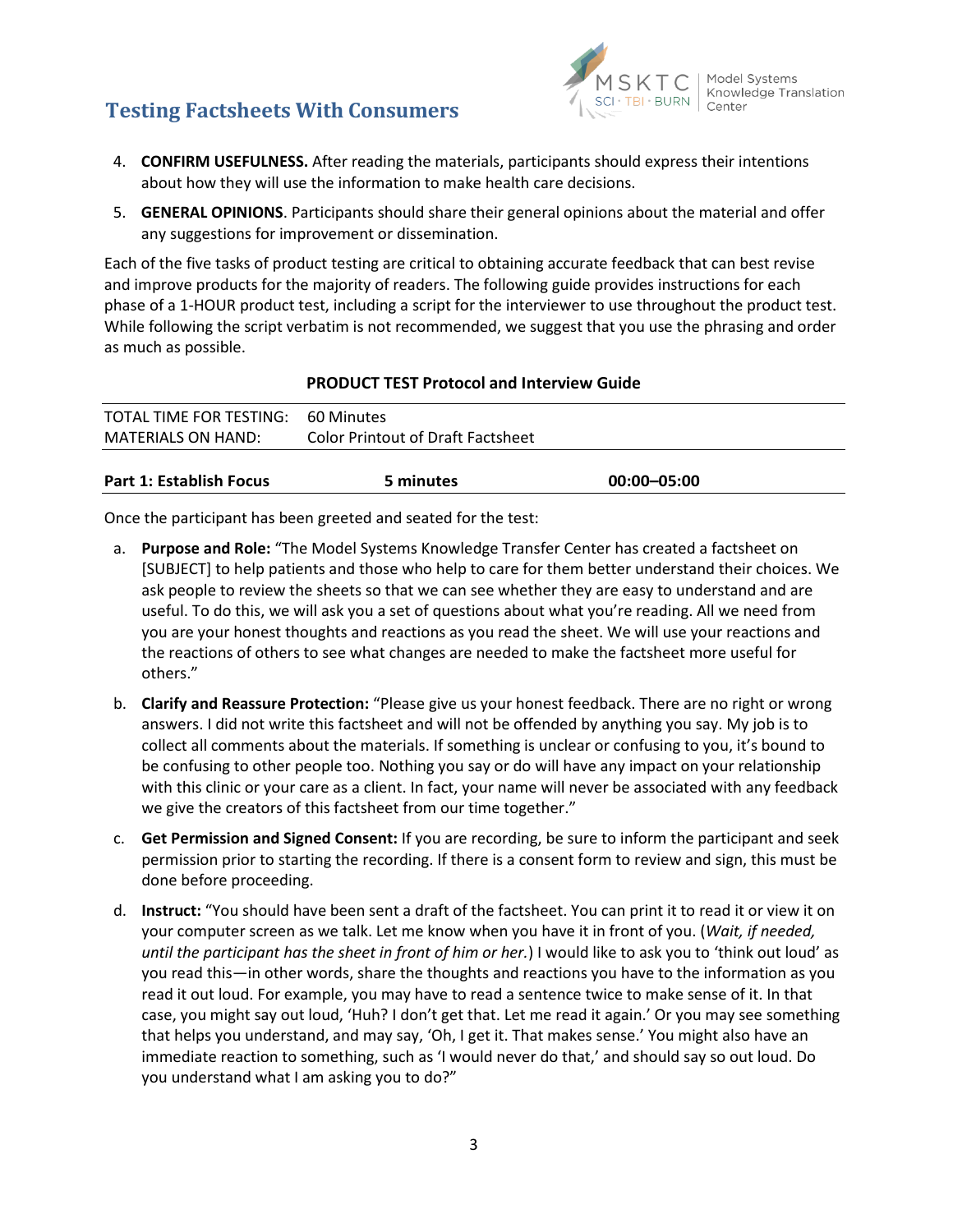

e. **Focus:** "We are especially interested in understanding how you might use this information when making decisions about your own care or improving your life. I'd like you to focus on that aspect when reviewing this sheet. In other words, I'd like you to think about how the information on this sheet is or is not useful to you, and why. For example, something you read may be 'good to know' but is not information that you would or believe that you could act on. It will be very helpful to hear about what you read that you feel you could act upon, and what is just 'good to know.' Do you have any questions before we begin?"

| Part 2: Observe Reading | $10 - 15$ minutes | 05:00-20:00 |
|-------------------------|-------------------|-------------|
|                         |                   |             |

- a. Confirm that the participant has the document in front of him or her. Ask if the participant is viewing a printed document or viewing it on the screen. If the document is printed, ask if the document is printed in color or in black-and-white (this can help understand some comments later).
- b. Ask the participant where his or her eyes went to when he or she first looked at the document, by asking: "What's the first thing you read when you looked at this document? What caught your attention first?"
- c. If the participant is not vocalizing responses, gently remind him or her to share his or her thoughts out loud. Some examples of what to say include: "Remember to tell me your thoughts and reactions as you're looking at the handout." "What are you thinking as you read that section?" "I see your face is making an expression as you read that section. Can you tell me what you're thinking or feeling?"
- d. Keep asking the participant where he or she is reading next, especially during pauses while the participant is reading. Be sure to ask where he or she is "going" on the document—is he or she following the order of the page, or skipping around? Is the participant drawn to the text boxes, or the main text?

Note:

- Where the participant took a long time to read a section, or appeared to "hover" over a section
- **•** Where the participant skipped a section
- **•** Where the participant went back to a section later
- **•** What section the participant was reading, if the participant changes mood or tone in response

#### **Part 3: Confirmed Comprehension 15 minutes 20:00–35:00**

Check overall comprehension of materials. After the participant has finished reading the sheet, ask: "Now that you've read the entire thing, can you tell me, in your own words, what did this factsheet tell you? What are you taking away in general from what you've read?"

- **•** Do NOT indicate a judgment of whether the response is correct or incorrect, or attempt to correct the participant's comprehension. Note the participant's response and probe for additional detail. If at the end of the session you want to clarify and educate, you may, but do NOT do so at this point.
- **•** It is important to avoid responses like "Good!" or "That's right." Simply respond by saying "Thank you."

Continue through the major sections of the piece and ask the participant to say in his or her own words what he or she thinks the section is trying to say. It is especially important to test sections where the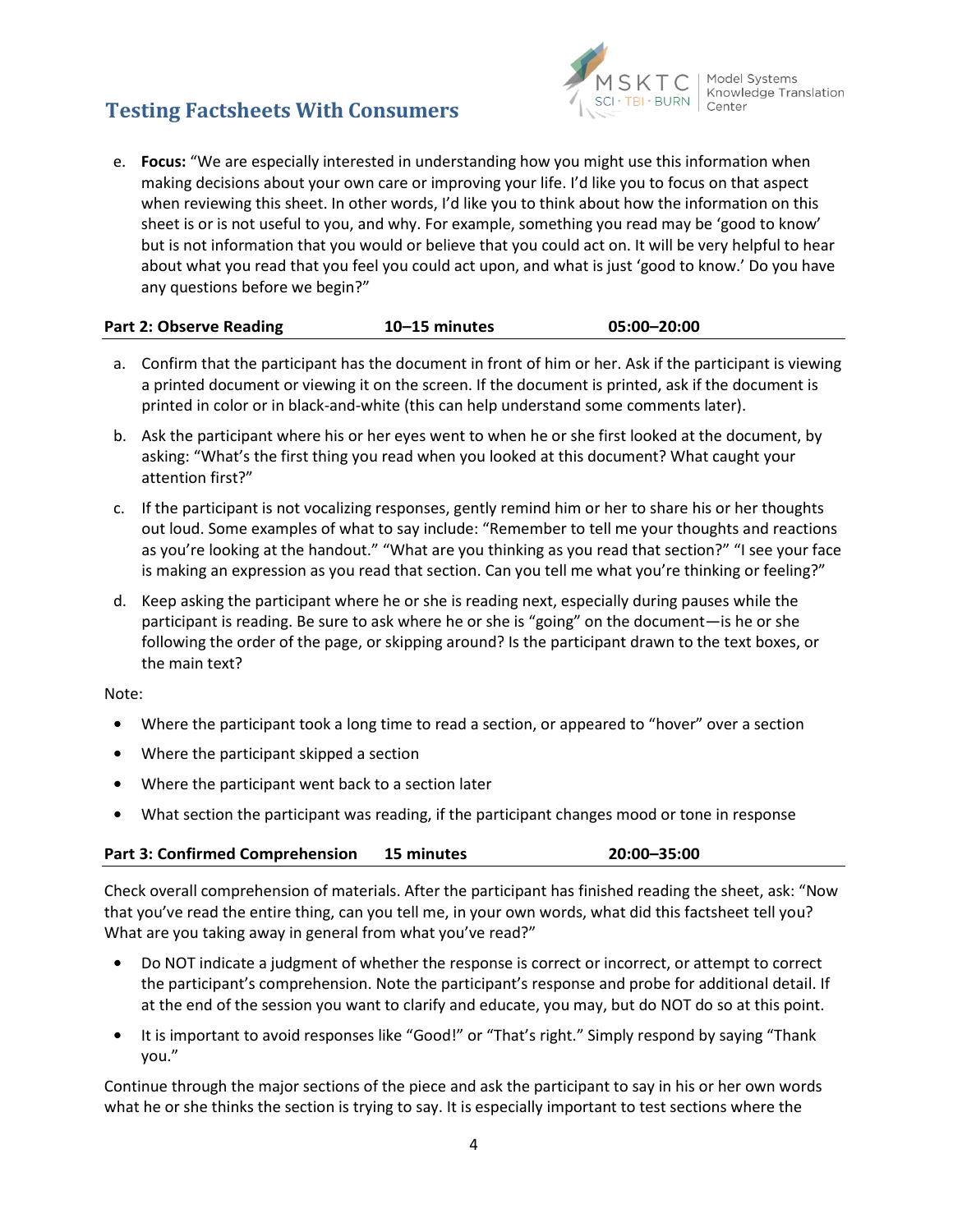

participant showed signs of reading difficulty or change in mood during observation. "Can you read this section again and tell me, in your own words, what you think the authors are trying to say?"

Record in your notes where confirmation is confirmed or inaccurate. You may want to probe a paraphrased message in more detail, where the participant may understand but have difficulty verbalizing his or her understanding. The interviewer should continue asking questions until he or she has a strong sense of the participant's thinking process, or the participant is showing signs of fatigue or irritation.

| <b>Part 4: Confirmed Utility</b> | 15 minutes | 35:00-50:00 |
|----------------------------------|------------|-------------|
|                                  |            |             |

Thank the participant for providing his or her understanding of the information on the sheet, and remind him or her again that there is no right or wrong answer. "Now I'd like to ask you about what this information makes you think or want to do. Let's start with the overall factsheet. After reading this, what decisions, if any, does this fact sheet help you make for yourself (*or* your loved one) about this issue?"

Probe:

- **•** Ask for concrete statements of action. Paraphrase the response, being sure not to change the meaning of the response, but asking the participant to confirm your understanding of the action he or she would most likely take. For example, "I hear you saying that after reading this, you would decide to \_\_\_\_\_\_\_\_\_. Did I understand that correctly?"
- **•** If a participant struggles to share a definitive action, you may want to ask, "How might you use this information? What could knowing this do for you?"

Record:

- **•** Note areas where utility is clearly identified and where it is not—the comments are more "That's interesting," than "Given what this says, I think I would want to…."
- **•** Note specific perceived utilities of information per section.
- **•** Note any connection between areas of inaccurate comprehension and limited utility per section.

| <b>Part 5: General Opinion</b> | 8 minutes | 50:00-58:00 |  |
|--------------------------------|-----------|-------------|--|

Finish the test by collecting participant opinions about the materials.

- 1. What words would you use to describe this factsheet to someone else?
- 2. Was there information that you felt was missing from this factsheet? Is there anything you wanted it to tell you more about that it did not?
- 3. Do you think the information in this factsheet will be helpful to other people who have [*SCI, TBI, or burn injuries*]? Why or why not?
- 4. When would getting this factsheet have been most useful to you (e.g., while in the hospital, when discharged, months/years after your injury)?
- 5. If you experienced this problem, did you find that any of the options described helped you? If so, which ones and how did they help?
- 6. Given all we have discussed, what do you think are the most important changes we should make to these factsheets to ensure they are useful to yourself and others?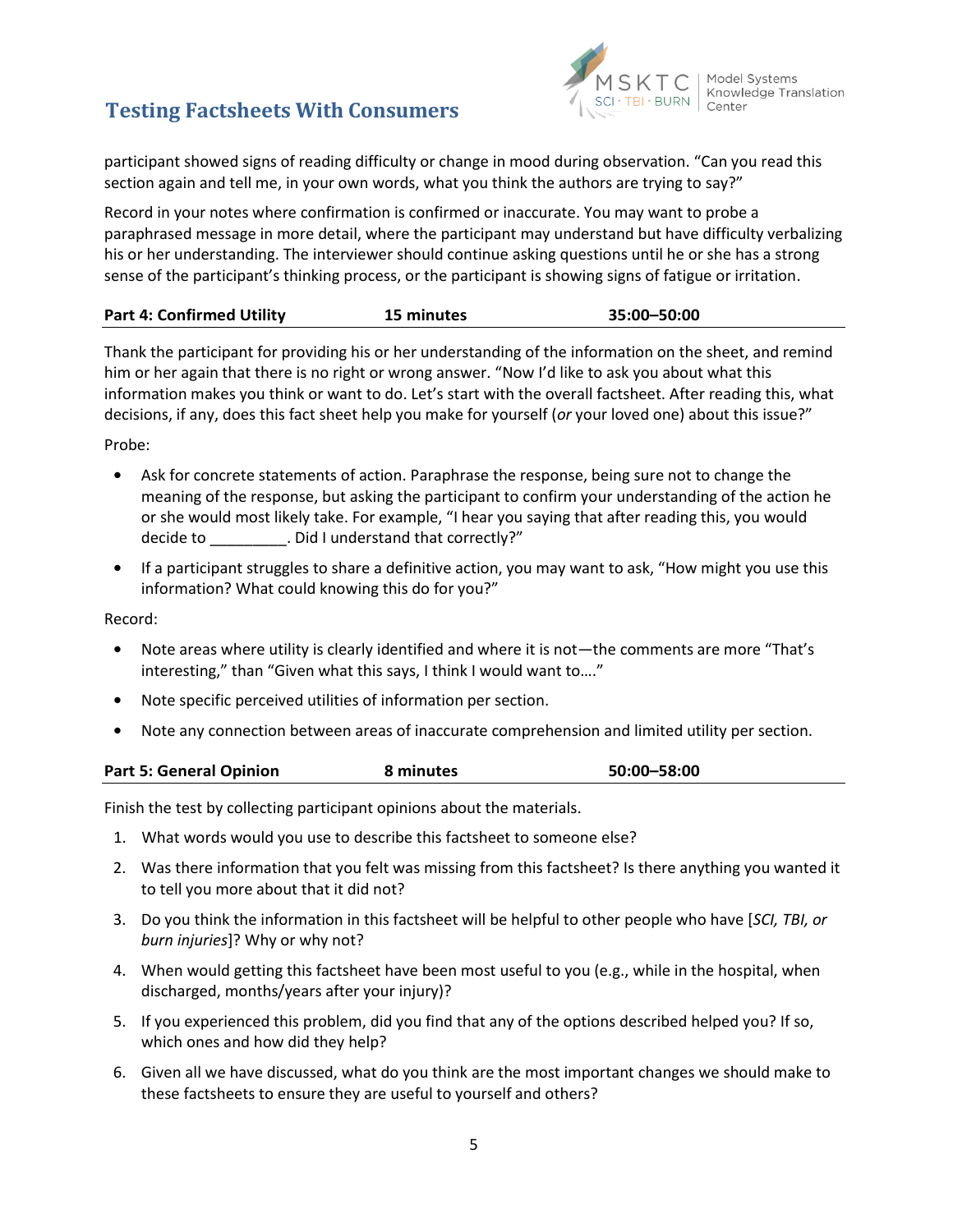

| <b>Closing</b> | 2 minutes | 58:00-60:00 |
|----------------|-----------|-------------|
|                |           |             |

Thank the participant again for his or her feedback and remind him or her that it will be used to improve the product.

Ask the participant if he or she has any questions about the project or the materials. If you feel it appropriate, you might want to correct any inaccurate interpretations of the material, particularly if the miscomprehension could lead to potentially harmful decisions or actions.

Complete whatever paperwork is necessary to provide the participant with his or her incentive award.

#### **Processing the Notes from the Product Test**

To best use the feedback from participants, it will be important to systematically organize the feedback in ways that help you see what changes should be made in the product. Here are several suggestions:

- 1. You may want to reorganize your notes from the test into comments per section of the factsheet. In other words, your test results would show all issues of comprehension, utility, and opinion per participant in one place per section of the factsheet, so that you have all comments on each section in one place. See the next page for an example of a product test report.
- 2. Be clear to use or paraphrase the participant's thoughts and not your interpretation of the participant's thoughts. Avoid using any adjectives that were not expressed directly by the participant. For example, the participant's statement "I don't think knowing this would help anyone very much," should not be recorded as "Participant found that information useless." The best way to avoid observer bias is to ask after recording a note, "How do I know that?" The best answer is "Because that's what he or she did/said/confirmed when I asked."
- 3. As tempting as it may be, do not interpret any comment individually as a directive to make a change in the product. Even something as clear as "Participant couldn't understand anything in this section," may not necessarily translate to "Rewrite this section." Decisions about revision can be made after looking across participant responses, and there may be more than one aspect of revision needed to increase comprehension or utility. You may feel that an individual comment has good merit to create a change in the document, but it should be considered in light of the overall collection of reactions.

#### **The Revision Process**

Once notes are collected, they will be reviewed by the MSKTC staff and original authors. A revision plan will be agreed upon and executed.